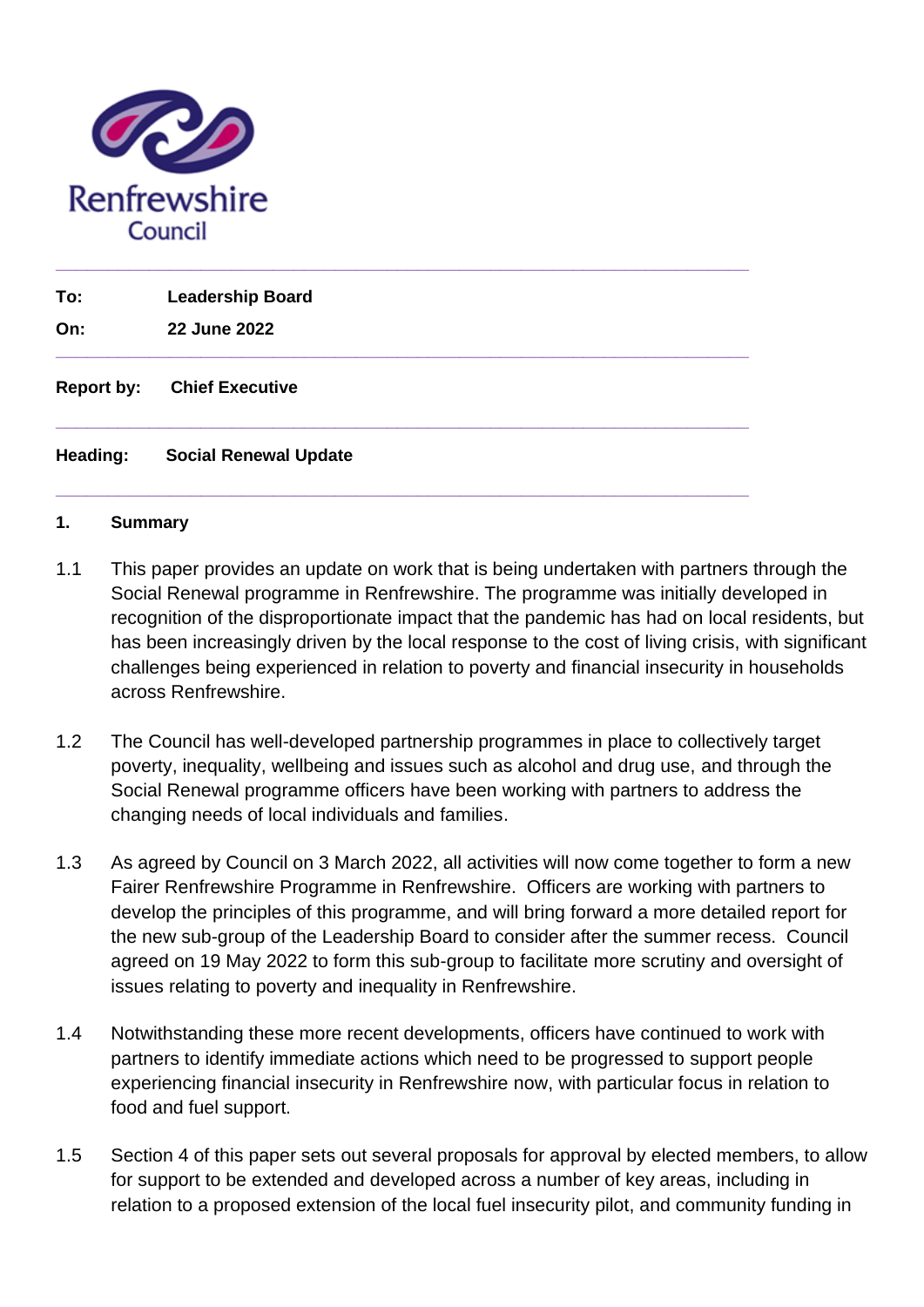recognition of ongoing demand and challenges being experienced around community food provision.

- 1.6 Over Summer 2022 we will also commence work through the Get Heard programme to engage with people from low-income households, which will inform future partnership plans in Renfrewshire. This will build on a recent refresh of our local COVID community impact assessment, which included a further survey of the Renfrewshire Public Services Panel focusing on financial insecurity.
- 1.7 Community partners play a critical role in providing locally based support to people experiencing issues in relation to poverty, and we will continue to engage with partners around local issues, with a specific priority being the progression and development of a new food partnership in Renfrewshire.

**\_\_\_\_\_\_\_\_\_\_\_\_\_\_\_\_\_\_\_\_\_\_\_\_\_\_\_\_\_\_\_\_\_\_\_\_\_\_\_\_\_\_\_\_\_\_\_\_\_\_\_\_\_\_\_\_\_\_\_\_\_\_\_\_\_\_\_**

# **2. Recommendations**

- 2.1 It is recommended that members of the Leadership Board:
	- Note the content of the report
	- Agree to allocate a further £34,000 to top up the Community Food Fund and to open the fund immediately to applications in line with principles set out in paragraph 4.5
	- Agree the allocation of £50,000 to extend the fuel insecurity pilot until the end of 2022/23, awarding funding of £17,000 to Renfrewshire Citizens Advice Bureau, and £16,500 each to Linstone Housing Association and Renfrewshire Foodbank.
	- Approve the statement on the Exercise of Functions relating to period poverty, as set out in Appendix 1, for submission to Scottish Government.
	- Agree grant funding of £45,000 of funding to Active Communities to deliver the peer health project, previously agreed by Leadership Board in February 2022;
	- Agree the allocation of £30,000 from Social Renewal funding to support a community capacity building initiative led by the Tannahill Centre, and
	- Note the work being undertaken to develop the principles of the Fairer Renfrewshire programme.

**\_\_\_\_\_\_\_\_\_\_\_\_\_\_\_\_\_\_\_\_\_\_\_\_\_\_\_\_\_\_\_\_\_\_\_\_\_\_\_\_\_\_\_\_\_\_\_\_\_\_\_\_\_\_\_\_\_\_\_\_\_\_\_\_\_\_\_**

# **3. Background**

- 3.1 The Council and partners have a key focus on tackling inequality and improving wellbeing, and have longstanding programmes of work and partnership arrangements in place to address these issues, such as the Tackling Poverty Programme and the change programme established in response to the findings of the Renfrewshire Drug and Alcohol Commission.
- 3.2 Evidence gathered through a partnership COVID community impact assessment in 2021, indicated that the inequalities that had existed prior to the pandemic had been exacerbated further, with the impact of the COVID often falling disproportionately on particular groups of people across communities.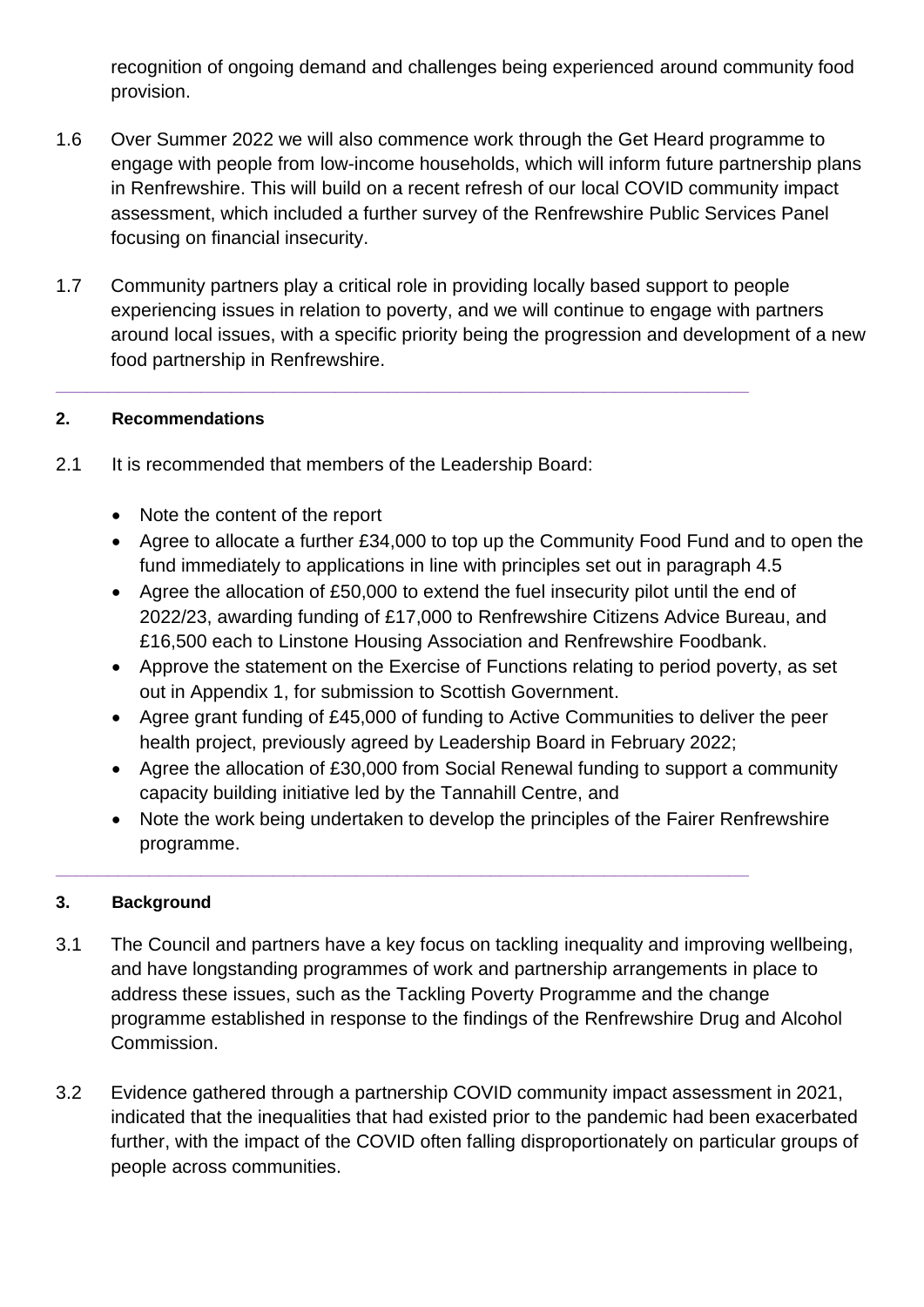As an immediate response to this work, partners developed and agreed a Social Renewal Plan for Renfrewshire which was approved by Council in March 2021.

- 3.3 The Social Renewal Plan set out a number of key actions which have been progressed by partners, with particular focus on supporting people experiencing financial insecurity. Previous papers to Leadership Board have provided detailed updates for elected members on the work that has been undertaken in relation to areas such as affordable credit, money advice and income maximisation, hardship payments and funding for initiatives which target food and fuel insecurity. Initial funding of £2m was allocated by Council to support the Social Renewal programme in 2021, and this was supplemented by £0.85M Scottish Government funding to be allocated over Winter 2021 to support local people experiencing food and fuel insecurity.
- 3.4 As elected members will be aware, the cost of living crisis has worsened significantly, and further work is now being undertaken with partners to identify gaps in provision, and to develop new ways of providing support for individuals and families that are struggling. A local energy summit was held with key partners to discuss current provision, and engagement is also ongoing with services and local community organisations to assess levels of demand and how the need is changing.
- 3.5 The UK inflation rate is now 9%, which is the highest rate for 40 years. The biggest contributor to inflation is the rising cost of energy bills. The rising energy price cap for households rose 54% to £1,971 per household (for those on direct debit) in April 2022, with estimates that this could rise another £800 in autumn 2022 to £2,800. Rising global food prices are also a concern, with households facing rising shopping bills as a result. Fuel pricing is also rising, with petrol prices hitting in excess of 180p per litre in mid June 2022. Pay and wages are also largely not keeping pace with inflation, and for those earning more than £9,880 have also been contributing additional National Insurance contributions as a result of the new Health and Social Care Levy.
- 3.6 At end of May 2022, the Joseph Rowntree Foundation reported on analysis which suggested that in light of the proposed price cap of £2800 which will come into force later this year, £1 in every £5 from low income family budgets could go on energy costs. It is suggested that for single adults on low incomes, this could mean spending 49% of their income on energy costs.
- 3.7 This paper seeks approval to progress activities across a number of key areas over Summer 2022. A full update on wider progress being achieved will be brought forward after the summer recess for discussion at a new sub-group of the Leadership Board which will focus on issues relating to poverty and inequality.
- 3.8 Work is also ongoing to develop the new Fairer Renfrewshire programme, as agreed as part of the Council's budget approved on 3 March 2022. The programme will bring together activities and funding currently being progressed through the existing Tackling Poverty, Alcohol and Drugs and Social Renewal programmes, under one umbrella programme. Further information on the development of Fairer Renfrewshire is provided at section 5.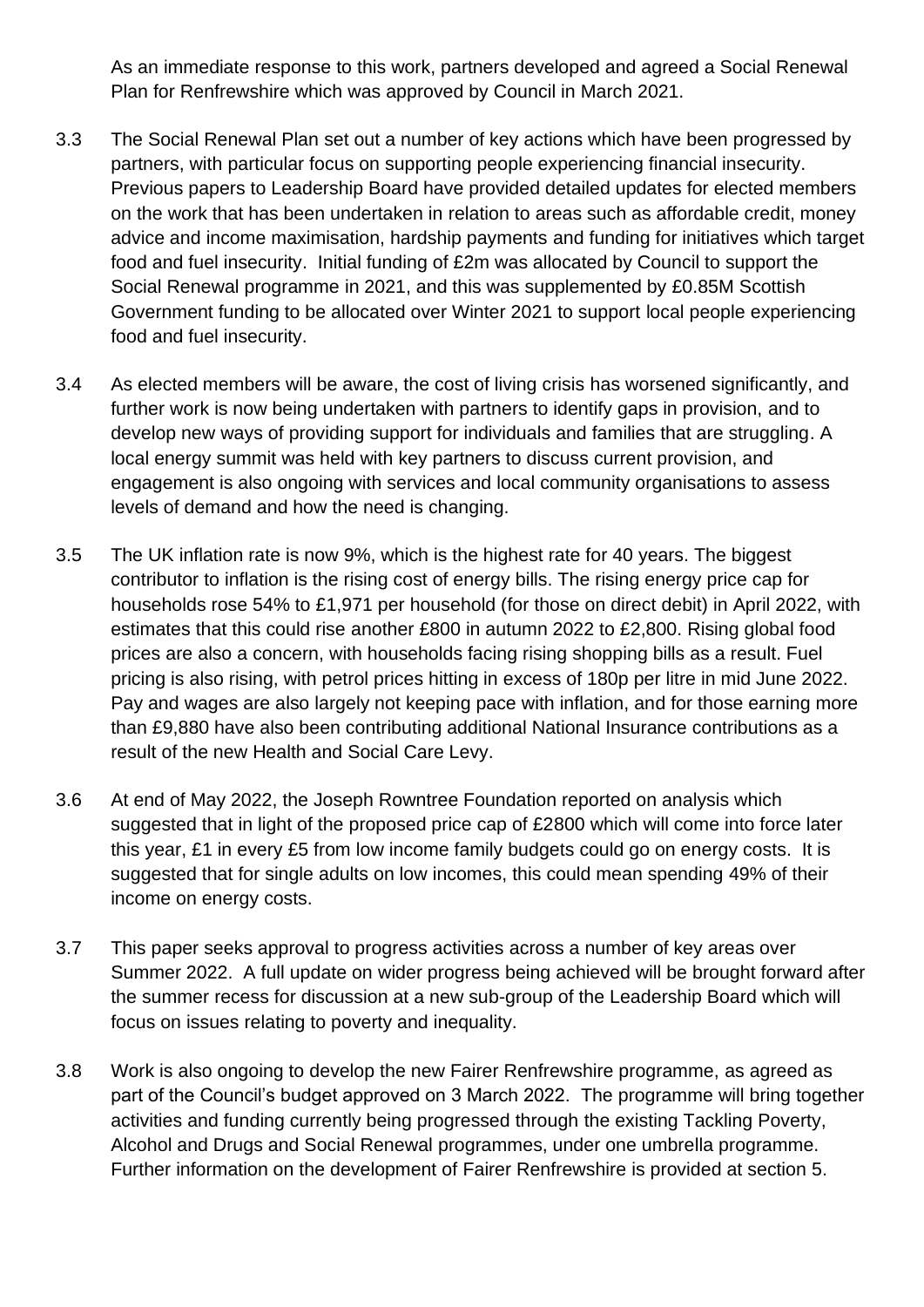# **4. Key activities for progression during Summer 2022**

# *Food insecurity*

4.1 At its meeting on 28 April, Council agreed the following motion:

**\_\_\_\_\_\_\_\_\_\_\_\_\_\_\_\_\_\_\_\_\_\_\_\_\_\_\_\_\_\_\_\_\_\_\_\_\_\_\_\_\_\_\_\_\_\_\_\_\_\_\_\_\_\_\_\_\_\_\_\_\_\_\_\_\_\_\_**

"Council agrees to prioritise food justice as part of its cost of living crisis response and committed to bring about change locally by appointing a Food Champion. It is unacceptable that in one of the richest countries in the world, many households across Renfrewshire struggled to put food on the table, before and during the Covid-19 crisis. Food poverty has become more acute due to a cost of living crisis that had hit many householdshard. Council noted that local authorities across the UK had appointed a food champion and a growing number were consolidating Covid Support Groups into formalised networks and partnerships. Council agreed that a comprehensive strategy was required on developing and maintaining food/fuel partnerships. That an update/action plan outlining timescales and work to develop a strategy be brought to the next leadership board, that a senior lead officer be identified as 'food champion' to support the strategy and recommended that the Leadership Board has food/fuel insecurity as a standing item on the agenda.

- 4.2 Food insecurity was identified as a particular issue within the Social Renewal Plan developed with partners, in response to the initial impacts of the pandemic. A range of activities have been progressed in response including:
	- o £75,000 funding to support three local organisations (RAMH, STAR Project and Active Communities) to develop/expand food pantry models
	- o The establishment of a £25,000 Community Food Fund, to provide resources and support to community organisations across Renfrewshire that have been working to provide food support to individuals and families (approx. £13,000 allocated to date)
	- o Additional funding of £10,000 has been provided to Renfrewshire Foodbank in recognition of pressures that were anticipated over Winter 2021
	- o A hardship payments scheme has been launched to support people who are struggling to pay for food and fuel costs within existing household income, recognising the choices households are having to make between essential items such as food and fuel.
	- o Breakfast club provision and free food during the holiday Street Stuff activities funded through the Tackling Poverty Programme
	- o Scottish Government funding continues to be utilised to provide payments to families during holiday periods, where children would have been entitled to free school meal provision during term time.
- 4.3 As recognised within the Council motion it will be important for the Council to work with local groups and organisations that are providing food support to people. The Head of Policy and Commissioning will lead this programme of work, and will seek to engage with local groups and organisations and services as to how a partnership group could work in Renfrewshire.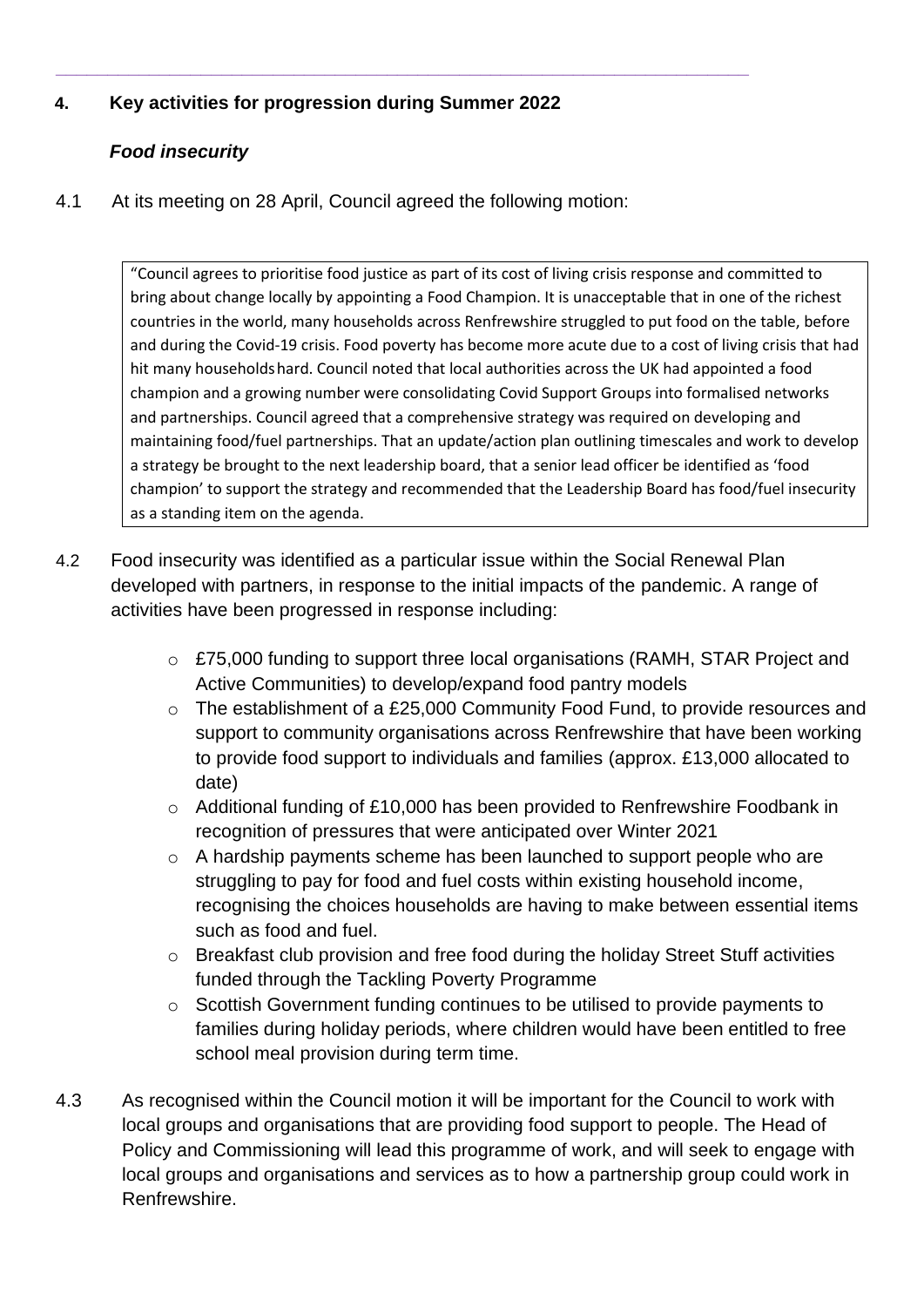Officers will aim to undertake this engagement over the summer recess period, with a view to the partnership being established as quickly as possible thereafter and a shared action plan being developed by September 2022. Initial actions are likely to include work to better signpost and provide information on where food support can be accessed in Renfrewshire, and the identification of gaps in terms of provision within particular areas, including potentially villages and more rural areas across Renfrewshire.

- 4.4 Elected members may be aware that a Good Food Nation Bill is currently being progressed through Scottish Parliament as part of the Programme for Government, and this is likely to result in a duty for local authorities to produce Good Food Nation Plans. The partnership plans and arrangements under development in Renfrewshire will require to align to the principles and requirements of this legislation going forward.
- 4.5 It is important to note that over and above this planned work during the summer period, officers are continuing to work with partners to support people experiencing food insecurity now. In addition to increased demand being experienced across local organisations for food support, there are also a range of issues being experienced around food supply, largely driven by cost pressures and supply chain issues. In light of recent discussions it is recommended that the Community Food Fund is topped up to £50k from the residual budget of £16,060 and relaunched with refreshed guidance, to allow organisations to access up to £10k for a wider variety of purposes, including the purchase of food where this is required. Applications would be considered by Leadership Board in Autumn 2022, and the current assessment process would continue to be utilised.

# **Fuel insecurity**

- 4.6 As part of the Social Renewal Programme, a fuel insecurity pilot was introduced working alongside Renfrewshire's Citizens Advice Bureau, Linstone Housing and Renfrewshire Foodbank to provide additional emergency fuel support across Renfrewshire, and improve referral routes to this support linked to both dedicated energy advice and wider money advice services. Partners have also worked to improve awareness around energy issues and available support for front-line staff working across the Council and its partners, as well as participating in communications activity to raise awareness of available support for both residents and Council employees.
- 4.7 This pilot has been successful to date in providing streamlined support for households, and in the context of continuing challenges around energy costs it is recommended that this work is extended until the end of 2022/23, with further evaluation of its impact to be undertaken over Summer 2022. Members are asked to agree the allocation of £50,000 to support this extension, with additional funding of £17,000 specifically to be allocated to Renfrewshire Citizens Advice Bureau, and £16,500 each to Linstone Housing Association and Renfrewshire Foodbank.
- 4.8 A partnership energy summit was also held in April 2022, which provided local organisations to discuss recent challenges and potential future interventions.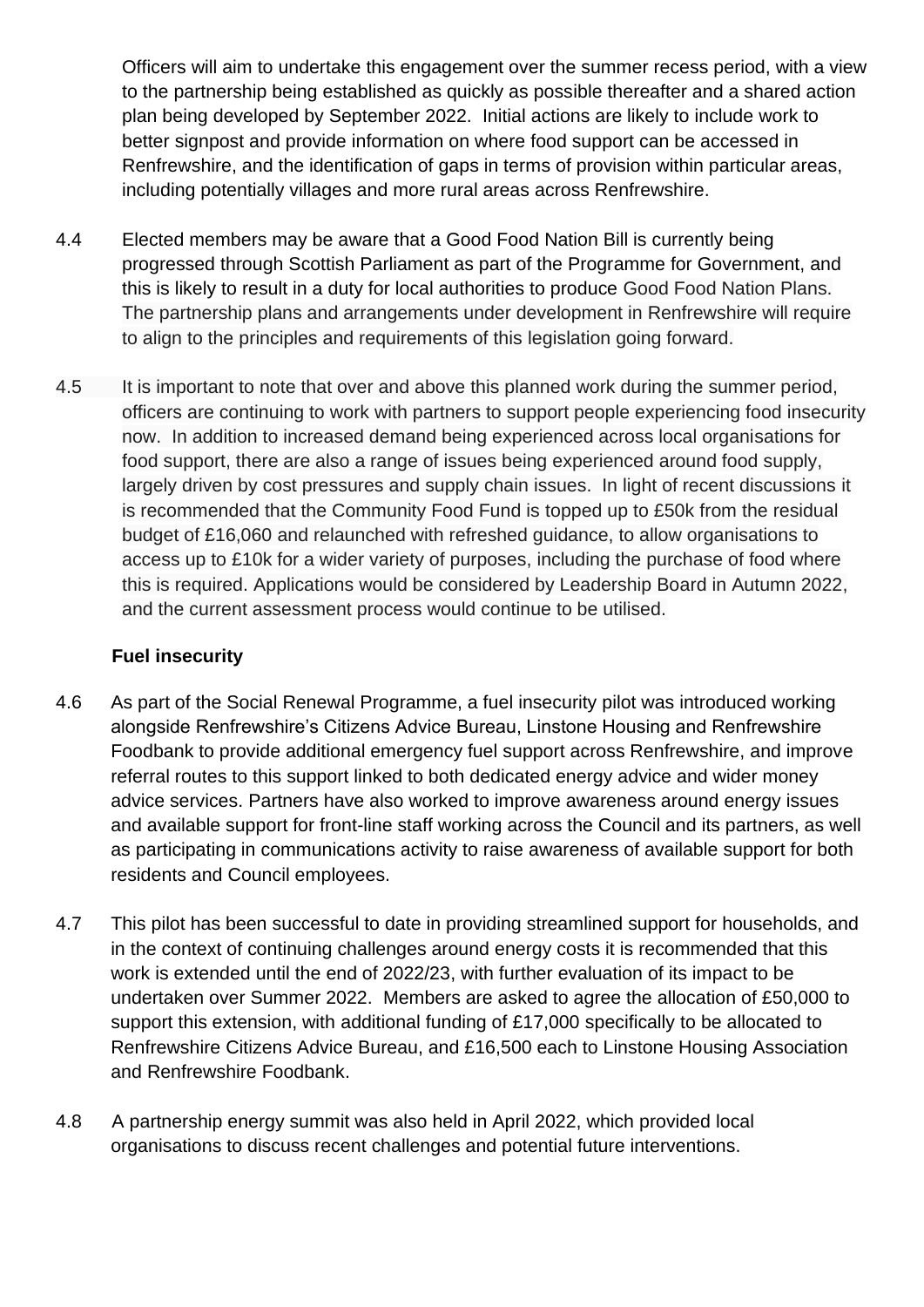# **Financial Insecurity Winter Payment**

- 4.9 A Financial Insecurity Winter Payment was launched using the Scottish Government's Winter Support Fund, which is a flexible hardship payment provided to households who are experiencing financial insecurity, particularly due to rising energy costs. The payments are available on a referral only basis in order to enable targeting to groups that have been unable to access other supports, and is administered by Advice Works alongside the provision of wider money advice for households.
- 4.10 This funding has provided payments to 1204 people since its inception in February 2022, and has worked with over 15 different services and partners to reach households experiencing financial difficulties.
- 4.11 The funding for the Financial Insecurity Winter Payment has since been supplemented with additional funding from the Council's budget, as well as the Scottish Government Economic Recovery Fund. A review will be carried out over the Summer to understand how this fund is working, and in particular how it might be scaled to support the increasing cost of living demands faced by residents.

# **Period products**

- 4.12 The Period Products (Free Provision) (Scotland) Act 2021 will come into force from 15th August 2022, which aims to make sure everyone in Scotland who menstruates can have reasonably convenient access to period products, free of charge, as and when they are required. It places a duty on Local Authorities to make free period products available in schools and more widely. The Council currently make period products available in schools, as well as a range of community settings (predominantly OneRen premises) and to order for home delivery. Current provision is focussed on low-income households and school pupils. The legislation requires Councils to consult with those who need to use products before putting in place arrangements to fulfil the new duties, and also the publish a 'Statement on exercise of functions' detailed how the Council will deliver the duty.
- 4.13 The consultation for Renfrewshire residents has been open from 2nd 29th May 2022, and sought views from residents on what provision they would like to see in Renfrewshire. A Statement of Functions can be found at Appendix 1, as well as a summary consultation report at Appendix 2.

# **Tackling Poverty Programme**

- 4.14 The Tackling Poverty Programme is now in the fifth year of its current phase, and will be reviewed and evaluated as part of the wider Fairer Renfrewshire programme development throughout 2022. The funding allocation for the 2022/23 financial year was agreed at Leadership Board in February 2022.
- 4.15 The Peer Health programme is a long-standing project within the programme, which provides opportunities to young people in all secondary schools to provide peer support around a range of health topics, and particularly youth mental health.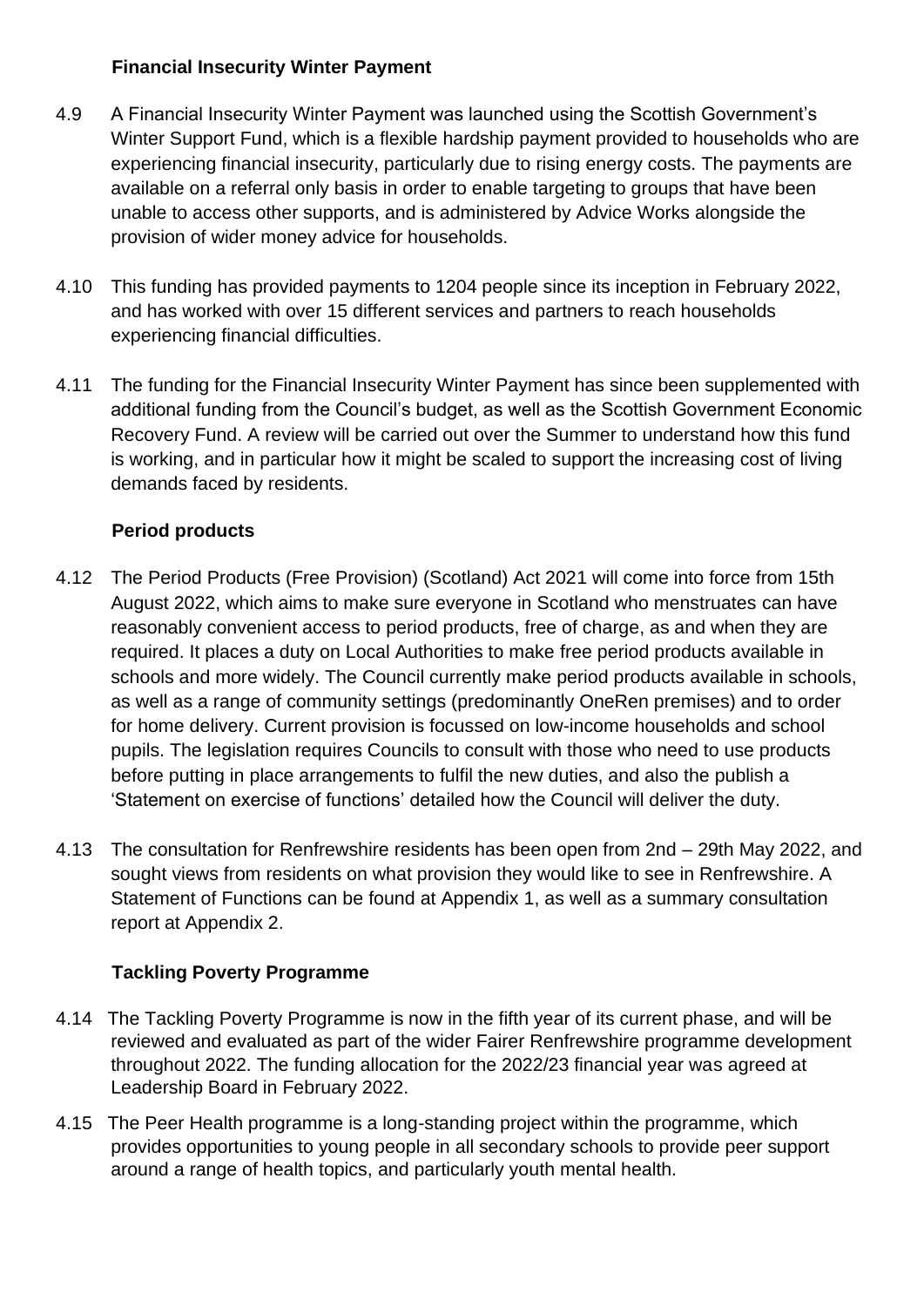This project is co-ordinated by Active Communities, who work with schools to develop and evaluate their programmes of activity. The continuation of this project was agreed in February 2022, and it is recommended that £45,000 grant funding is awarded to Active Communities to continue to deliver this project for the 2022/23 academic year. This is in line with previous years funding.

# **Get Heard**

- 4.16 Officers have continued to develop plans to implement new participatory processes in Renfrewshire so that people in low incomes can influence policy and practice within the local authority. Working alongside the Poverty Alliance, it is proposed that a 'test of change' is commenced over the summer, with new models of participation in place from Autumn 2022.
- 4.17 This test of change will seek to develop a model of participation that will have a practical impact on local policy making, that will result in meaningful engagement on the part of both people with experience of poverty and policy makers, and that will contribute to realising a greater sense of community empowerment. This will test the process for establishing the Panel model from the 'Room Where It Happens' report. This panel will be developed in line with the recommendations contained in the report which describes panels as:

*'A group of people with experience of low income and willingness to advocate for change, acting as an advisory panel for decision-makers. Typically an advisory panel would provide comment on new ideas and provide an opportunity to collaborate with grassroots activists, acting as a sounding board for a decision-making group'.*

4.18 Panel development and recruitment would be carried out over the summer, with engagement and deliberation on local policy priorities happening from Autumn 2022. This will be particularly critical as the Council develops the 'Fairer Renfrewshire' programme as well as the local policy responses to the cost of living crisis.

# **Public Services Panel results**

4.19 The participative approaches detailed above will also allow us to build on learning from the latest Public Services Panel, carried out in early 2022. 795 people responded to the survey, which asked questions about how households have been affected by and are recovering from the COVID-19 pandemic. In addition to providing a comparison to last years results, additional question sets were added to the survey specifically to understand how the cost of living crisis is being felt locally. The survey results are currently being analysed.

# **Community capacity building**

- 4.20 As outlined in previous papers to Leadership Board, community organisations across Renfrewshire have played a vital role in terms of responding to the immediate needs of residents throughout the pandemic. This has often been in addition to existing service delivery, and there is an increasing need for these organisations to continue to develop capacity and resilience at a local level, as we move into the next phase of the pandemic.
- 4.21 The Tannahill Centre has worked with a range of local groups and organisations to provide support to people living in Ferguslie Park through the pandemic and are now working with these groups to consider the next steps in terms of what is required within the area over the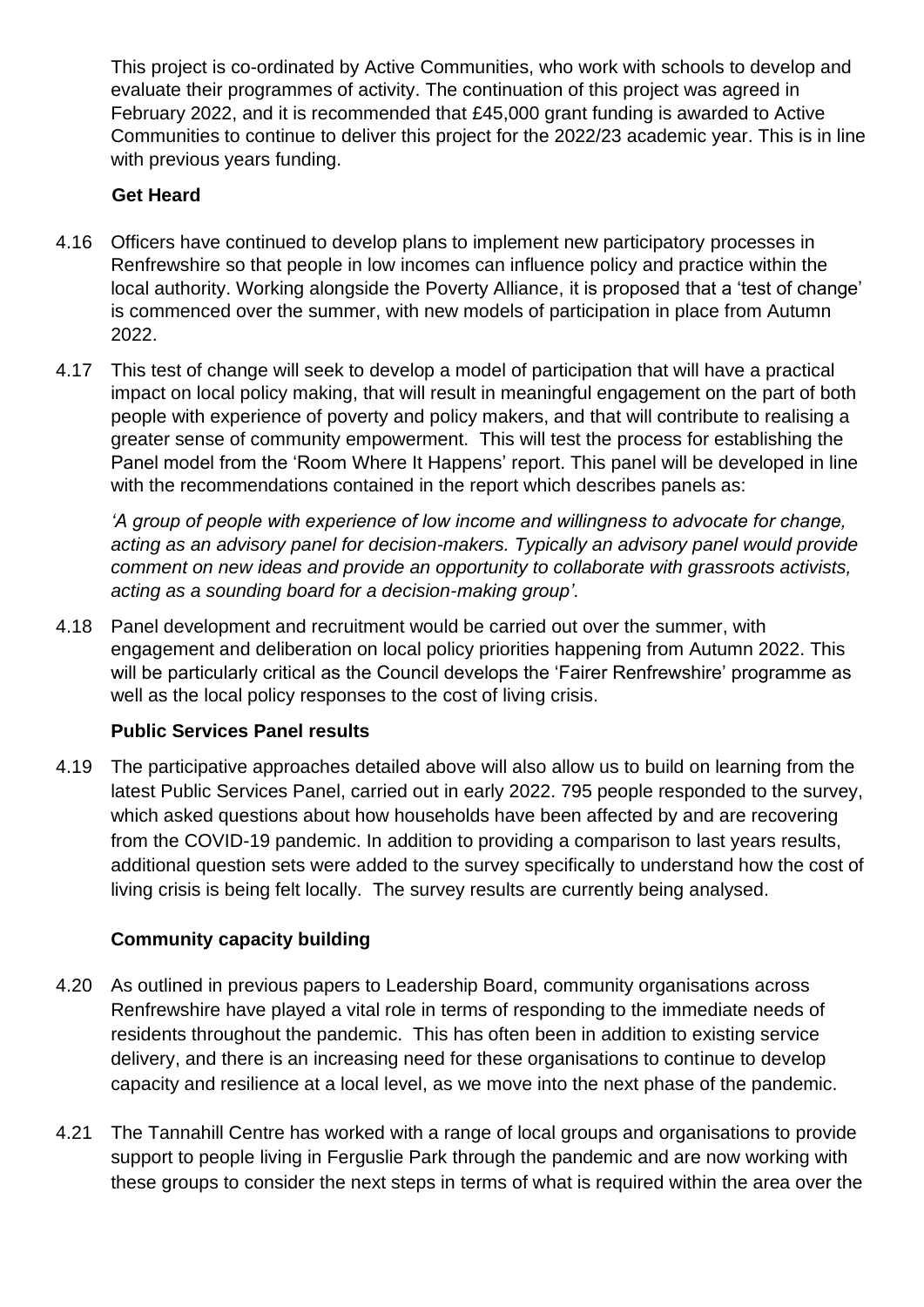medium term. It is recognised that since the height of the pandemic, these small groups have continued to develop, supported by the Tannahill Centre, establishing new activities that address isolation and loneliness, food poverty and fuel insecurity often supported by short-term funding for the immediate COVID-19 response. Further development work is proposed by the Tannahill Centre to develop the next phases of community capacity and it is recommended that £30,000 of Social Renewal funding is allocated to support this programme of work, the learning from which could be shared with other local organisations. Officers will work with the Tannahill Centre to define a detailed specification for this work, which will be monitored through a grant support agreement.

# **5. Fairer Renfrewshire Programme development**

5.1 On 3rd March 2022, Council agreed its budget for 2022/23 and allocated £3.98m of additional funding to support and consolidate existing programmes of work in Renfrewshire which are focused on tackling the inequalities that exist across Renfrewshire's communities. It was specifically agreed that activities being undertaken through the Tackling Poverty, Social Renewal and Alcohol and Drugs programmes would come together with other priority areas of work linked to COVID and the cost of living crisis, to form a new Fairer Renfrewshire programme.

**\_\_\_\_\_\_\_\_\_\_\_\_\_\_\_\_\_\_\_\_\_\_\_\_\_\_\_\_\_\_\_\_\_\_\_\_\_\_\_\_\_\_\_\_\_\_\_\_\_\_\_\_\_\_\_\_\_\_\_\_\_\_\_\_\_\_\_**

5.2 Work is now being progressed to develop the principles of the programme for discussion after the summer recess, by the new Leadership sub-group which will be formed to focus on issues such as poverty and inequality. Terms of reference for the new sub-group will be presented to Council for approval on 30 June 2022.

#### **Implications of the Report**

1. **Financial** – as outlined within the recommendations of the report, additional funding is proposed to support the community food fund of £34,000.

**\_\_\_\_\_\_\_\_\_\_\_\_\_\_\_\_\_\_\_\_\_\_\_\_\_\_\_\_\_\_\_\_\_\_\_\_\_\_\_\_\_\_\_\_\_\_\_\_\_\_\_\_\_\_\_\_\_\_\_\_\_\_\_\_\_\_\_**

- 2. **HR & Organisational Development**  none
- 3. **Community/Council Planning – K**ey priorities and actions within the Social Renewal plan have been agreed with partners and will form core elements of the new Community Plan under development.
- 4. **Legal**  none
- 5. **Property/Assets**  none
- 6. **Information Technology**  none
- 7. **Equality and Human Rights -** The Recommendations contained within this report have been assessed in relation to their impact on equalities and human rights. No negative impacts on equality groups or potential for infringement of individuals' human rights have been identified arising from the recommendations contained in the report because it is for noting only. If required following implementation, the actual impact of the recommendations and the mitigating actions will be reviewed and monitored, and the results of the assessment will be published on the Council's website.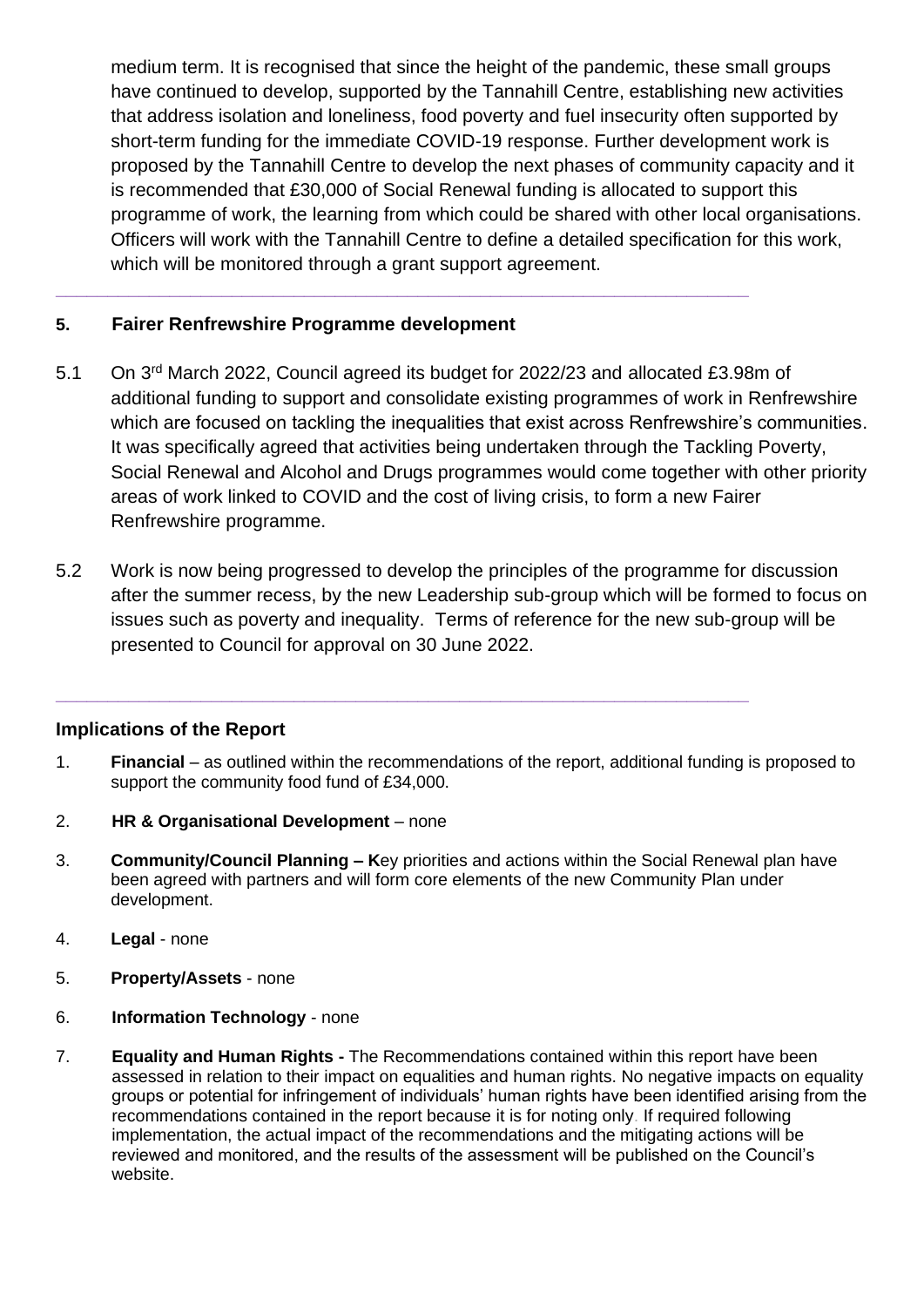- 8. **Health and Safety -** none
- 9. **Procurement** none
- 10. **Risk**  none
- 11. **Privacy Impact** none
- 12. **COSLA Policy Position** none
- 13. **Climate Risk** none

**Author:** Laura McIntyre, Head of Policy and Commissioning

**\_\_\_\_\_\_\_\_\_\_\_\_\_\_\_\_\_\_\_\_\_\_\_\_\_\_\_\_\_\_\_\_\_\_\_\_\_\_\_\_\_\_\_\_\_\_\_\_\_\_\_\_\_\_\_\_\_\_\_\_\_\_\_\_\_\_\_**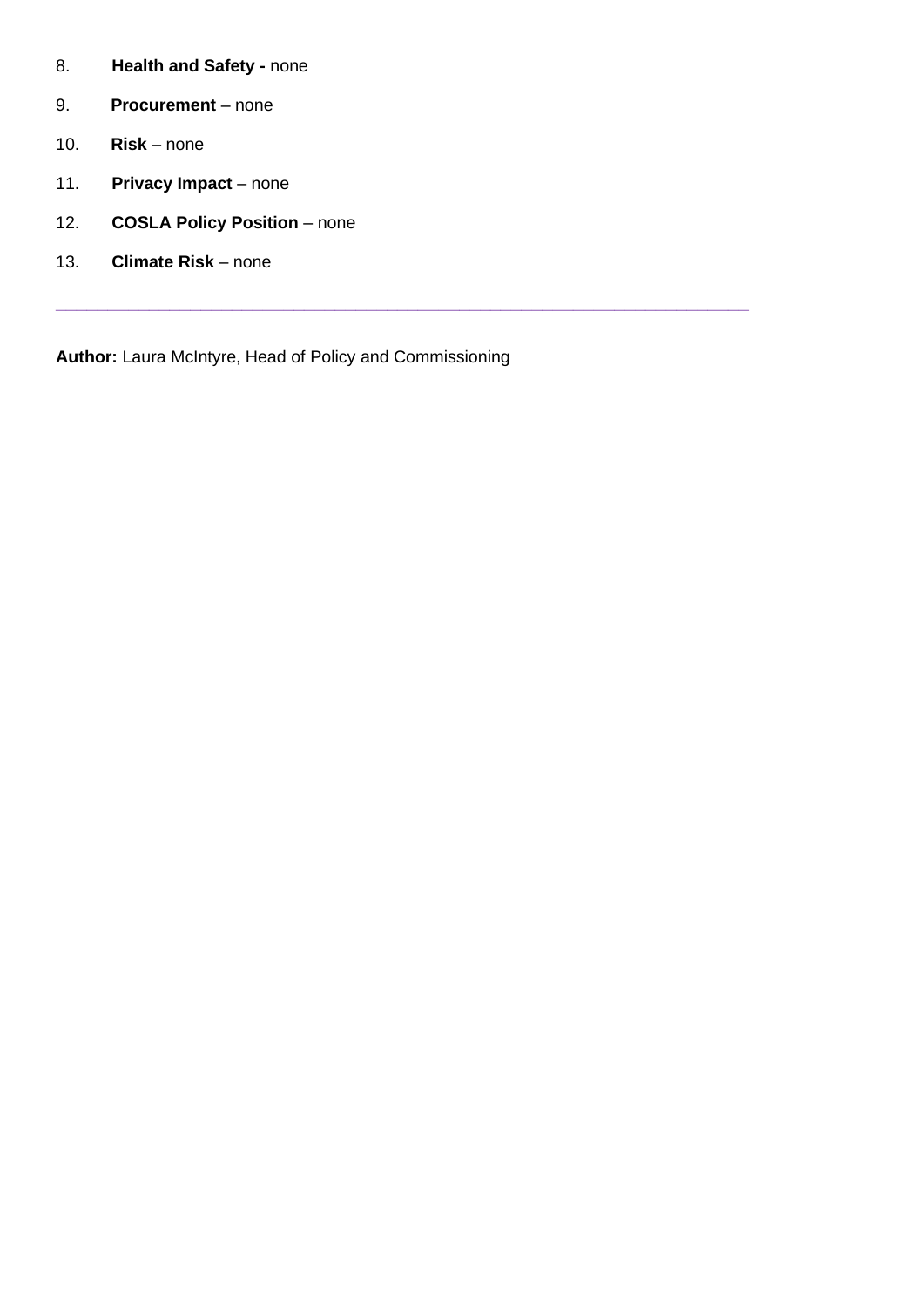# Renfrewshire Council – Statement of Community-Based Provision for the Period Products (Free Provision) (Scotland) Act 2021

June 2022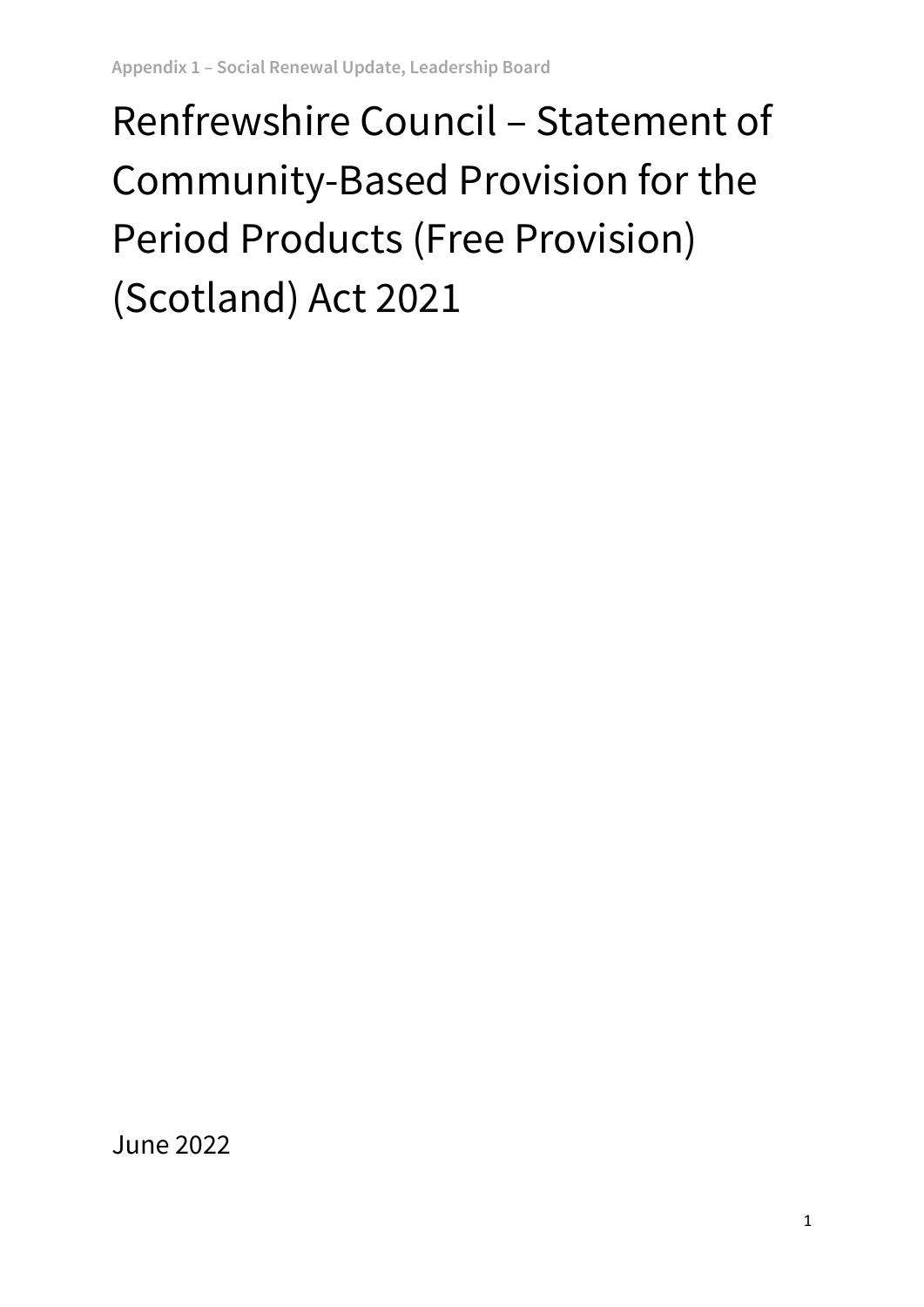# **1. Background**

The [Period Products \(Free Provision\) \(Scotland\) Act 2021](https://www.legislation.gov.uk/asp/2021/1/2021-03-18) was passed in 2021 and will be fully in force from 15th August 2022.

The Act aims to make sure **everyone in Scotland who menstruates** can have reasonably convenient access to period products, free of charge, as and when they are required.

Period products must be reasonably easy to obtain and provided in a way that respects the dignity of those obtaining the products. In addition, there must be a reasonable choice of different products available.

Each responsible body, including all Scottish Local Authorities, must, as soon as reasonably practicable, prepare a written statement describing the plans for provision. The Act requires responsible bodies to consult with individuals on the arrangements that should be put in place prior to making decisions on how they fulfil their duties.

Renfrewshire Council carried out a free period product consultation over 4 weeks in April 2022. The results of this consultation informed our **Statement of Community-Based Provision** which is as follows:

**'Renfrewshire Council will work with partners across Renfrewshire to ensure that free period products are available for those who need them, where and when they need them.** 

**Renfrewshire Council will ensure that both single use and reusable products are available, and in all cases will seek to provide and promote environmentally friendly products.**

**Renfrewshire Council will ensure products are available in ways that preserves the dignity of our citizens and will work to reduce the stigma associated with menstruation.'**

# **2. How we will do this**

Products will be sited in the following locations:

- Renfrewshire House
- The Russell Institute
- All OneRen Libraries, Town Halls and Leisure Centres in suitable locations, including toilets and public areas.
- JobcentrePlus offices
- Renfrewshire Citizens Advice Bureau
- Community Pantries
- Other community locations at the request of the organisation involved. This may include 3rd sector organisations, Early Learning and Childcare Centres, Respite Units, Community Centres and community and voluntary groups.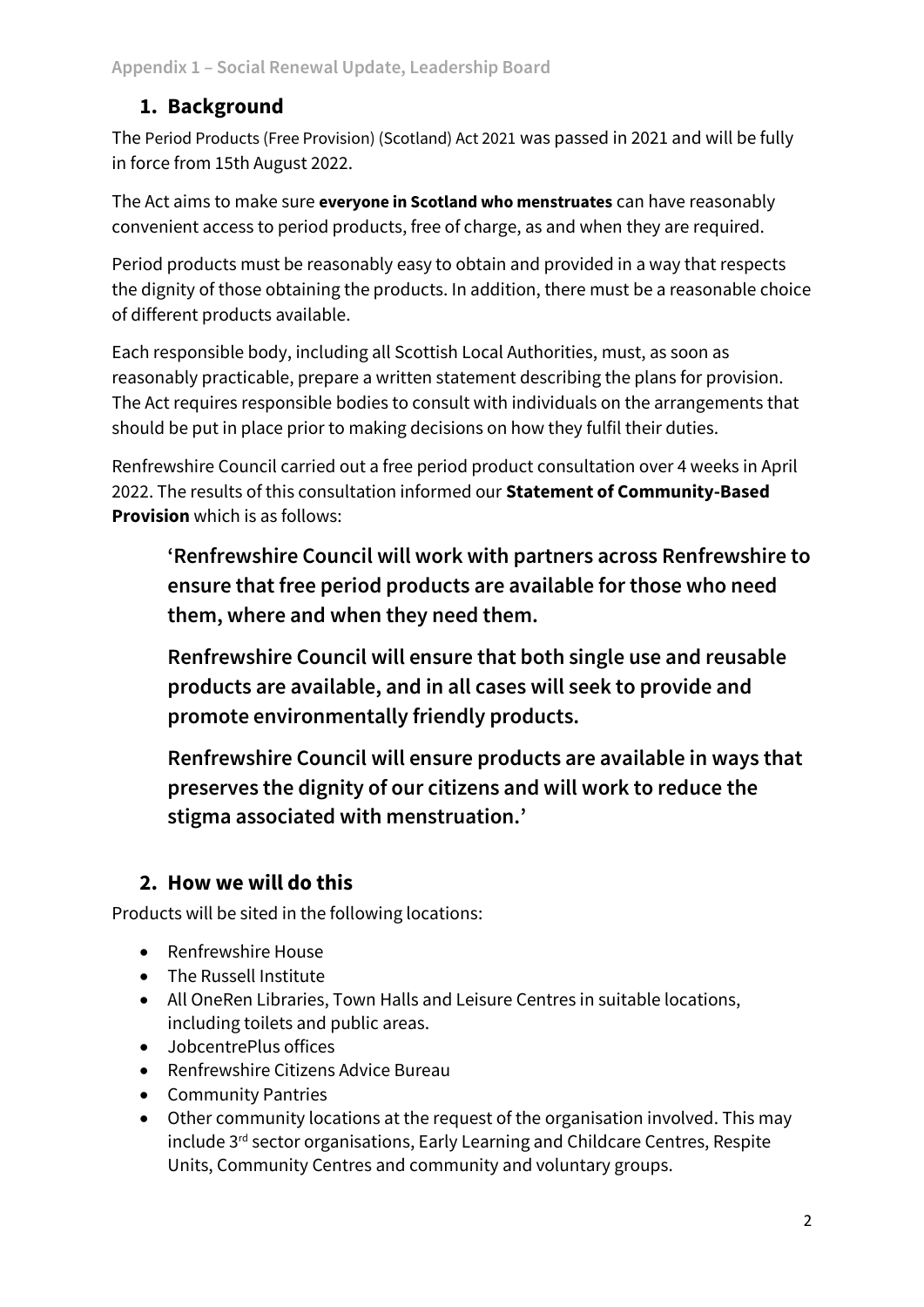Products held in those locations will be freely accessible without individuals having to ask for them or justify why they need them or the amount that is needed.

In addition, we intend that any individual living in Renfrewshire will be able to order a supply of products online for delivery to their home address.

We will also work with Renfrewshire HSCP to establish a supply of free products in health settings such as GP surgeries, Sandyford Clinic and pharmacies.

Organisations who wish to hold period products for their service users can contact Renfrewshire Council at any time to be considered for products.

Retail premises, such as shopping centres will be involved in the provision where possible.

The service and locations of products will be promoted throughout Renfrewshire so everyone who needs period products knows where they can access them.

# **3. Consultation**

Scottish Government guidance stated that to ensure that the arrangements meet people's needs, responsible bodies should consult with individuals who may either

- need to use free products currently
- need to use products in the future or
- need to collect products on behalf of someone who needs to use products

The consultation must seek information to inform decisions about:

- The way products may be made available;
- The types of products required;
- The premises where the products will be available (including location within these premises)

# **Method**

Renfrewshire Council used an online public consultation to gain as many responses as possible. This was promoted on Council social media, to Council staff, via Engage Renfrewshire (our 3rd sector interface) and via existing networks such as our Advice Partnership and Our Children group. Questionnaires were also offered in a paper format.

Notification of the survey also went to organisations working with ethnically diverse groups and those with a physical disability, as well as those with mental ill-health.

In addition, in-depth sessions were held with two community groups, Kairos Women+ a community-led women's space for all women and non-binary people in Renfrewshire and STAR Project, a community organisation which supports people in a number of ways and aims to tackle the impacts of poverty.

#### **What we asked**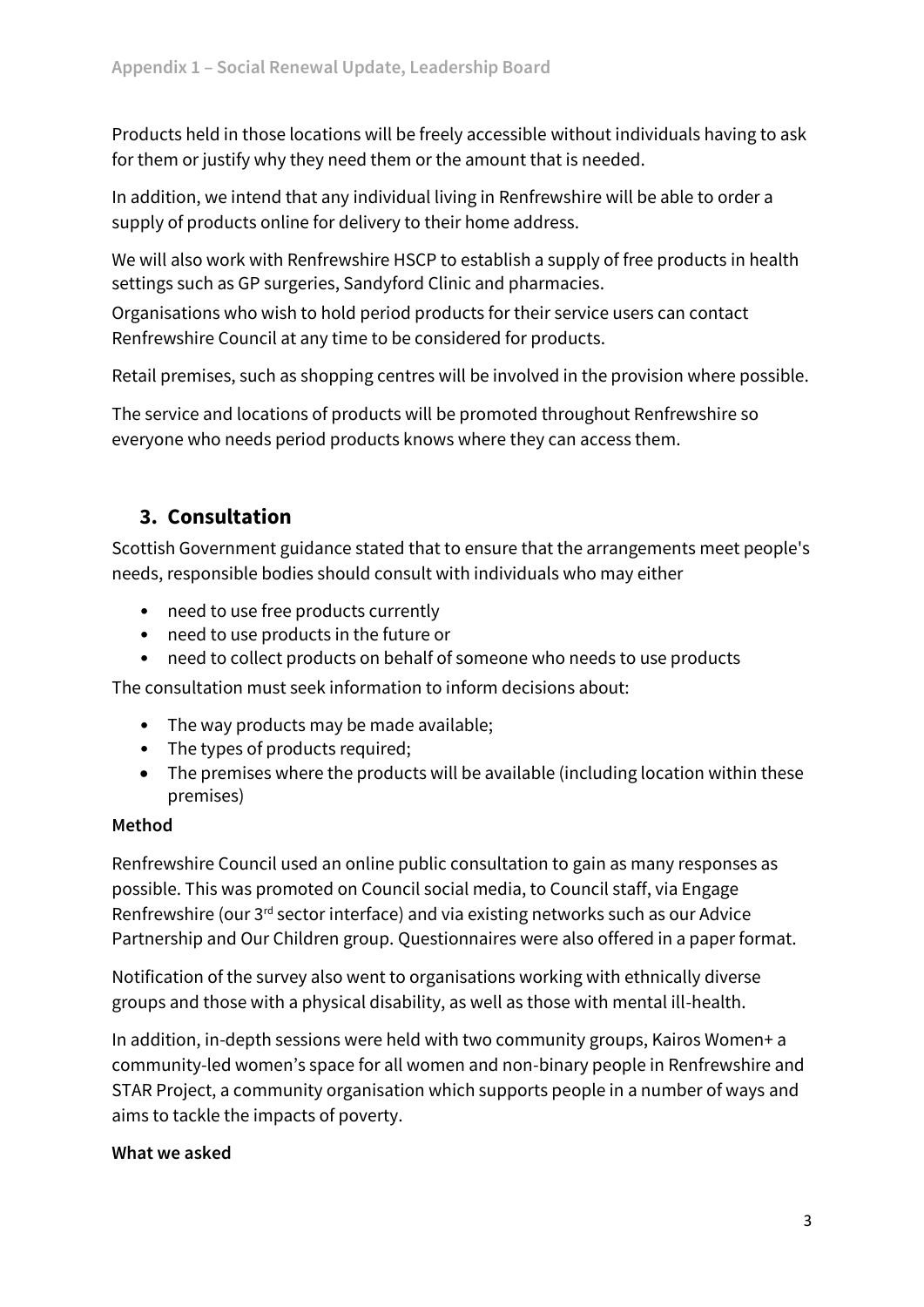## We asked questions about:

- Existing provision (online and in community settings) and how well that works
- Who was/would be accessing products and how
- What products people wanted to see:
- Where they should be sited what buildings/organisations and where within those buildings
- Potential levels of usage, ie. will use free products/won't use free products/will use sometimes
- What the barriers would be to using free products

# **Results**

**424** Responses were received to the online survey and the responses have informed both our Statement and our provision plan. A separate Consultation Report is available.

# **4. Provision Plan**

- 1. We intend to work right across the Council area, including schools, to ensure widest access to products.
- 2. We will work to get a supply of period products in the locations highlighted in the consultation where a current supply of products is not available. This includes GP surgeries, Sandyford Clinic, pharmacies and retail premises.
- 3. While our existing service around free period products in schools and the community to date has been absorbed by services, we will examine the resource requirement to expand access, centralise online order approval, distribution and invoice control across the Council as well as carry out regular reviews to optimise the service.
- 4. We will work with Communications and Marketing Teams to promote the service in a number of ways, including:
	- providing marketing materials to all venues involved
	- providing marketing materials to be displayed more widely throughout Renfrewshire
	- social media posts
	- Council website
- 5. The list of community settings for products will be reviewed and updated on at least a 6 monthly basis.
- 6. We will work with and provide guidance to organisations holding products so that they meet the standards for dignified provision.
- 7. We will work with partners to help challenge the stigma about periods, especially for young people, and encourage people to talk more openly about them.
- 8. We will examine options for inclusion/development of an app showing locations of free period products in Renfrewshire.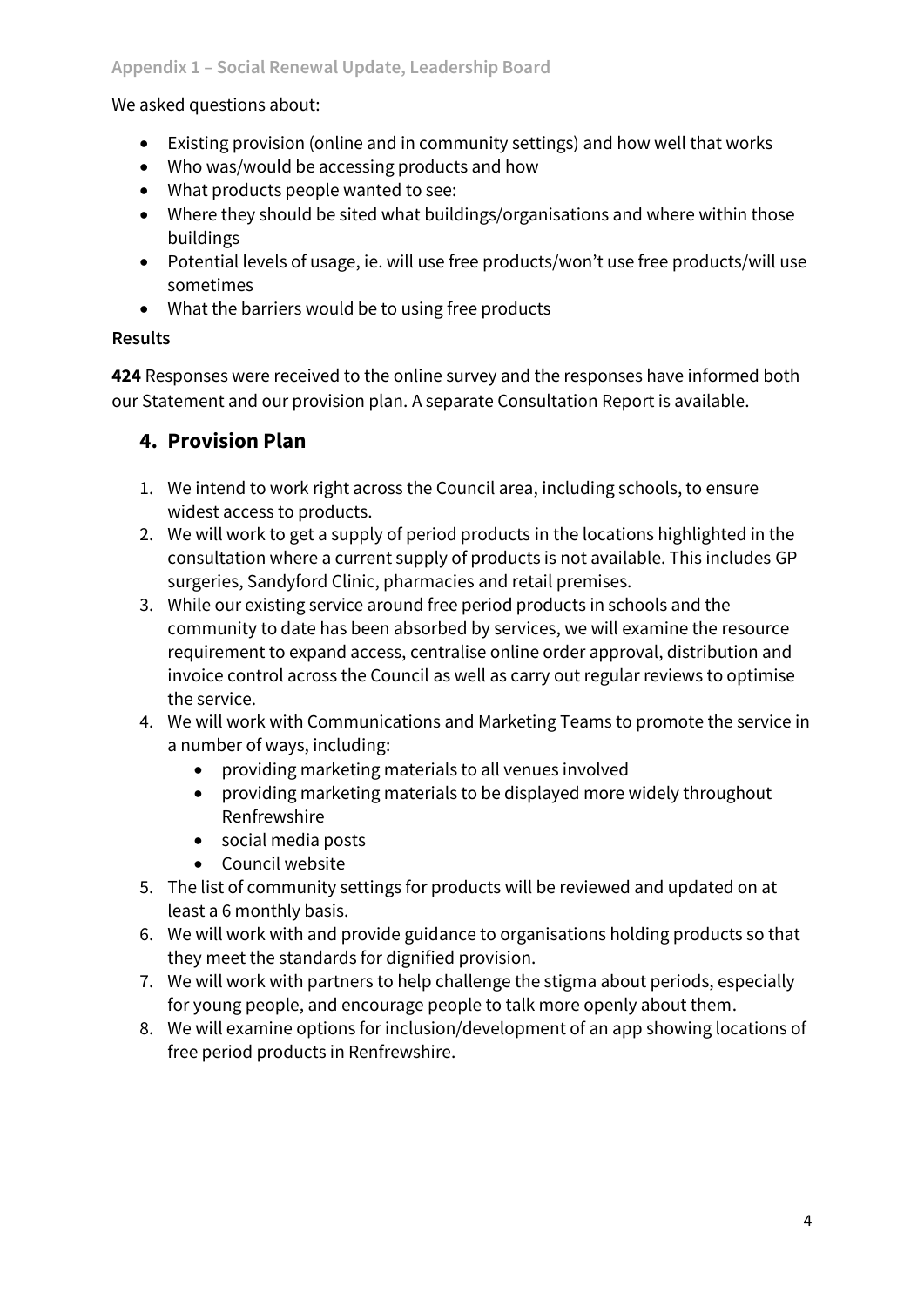#### **Appendix 2 – Social Renewal Update, Leadership Board**

#### **Renfrewshire Council Period Products Consultation**

#### **Summary report – June 2022**

#### **1. Background**

- 1.1 The [Period Products \(Free Provision\) \(Scotland\) Act 2021](https://www.legislation.gov.uk/asp/2021/1/2021-03-18) was passed in 2021, and will be fully in force from 15th August 2022. The Act aims to make sure everyone in Scotland who menstruates can have reasonably convenient access to period products, free of charge, as and when they are required.
- 1.2 Period products must be reasonably easy to obtain and provided in a way that respects the dignity of those obtaining the products. In addition, there must be a reasonable choice of different products available.
- 1.3 The Act requires responsible bodies, of which Renfrewshire Council is one, to consult with individuals on the arrangements that should be put in place prior to making decisions on how they fulfil their duties.
- 1.4 Scottish Government guidance stated that to ensure that the arrangements meet people's needs, responsible bodies should consult with individuals who may either:
	- need to use free products currently
	- need to use products in the future, or
	- need to collect products on behalf of someone who needs to use products.
- 1.5 The consultation must seek information to inform decisions about:
	- The way products may be made available;
	- The types of products required;
	- The premises where the products will be available (including location within these premises).
- 1.6 Renfrewshire Council carried out a free period product consultation over 4 weeks from 2 May 2022 to 29 May 2022.

#### **2. Method**

- 2.1 Renfrewshire Council used an online public consultation to gain as many responses as possible. This was promoted on Council social media, to Council staff, via Engage Renfrewshire (our 3rd sector interface) and via existing networks such as our Advice Partnership and Our Children group. Questionnaires were also offered in a paper format.
- 2.2 Notification of the survey also went to organisations working with ethnically diverse groups and those with a physical disability, as well as those with mental ill-health.
- 2.3 In addition, in-depth sessions were held with two community groups, Kairos Women+ a community-led women's space for all women and non-binary people in Renfrewshire and STAR Project, a community organisation which supports people in a number of ways and aims to tackle the impacts of poverty.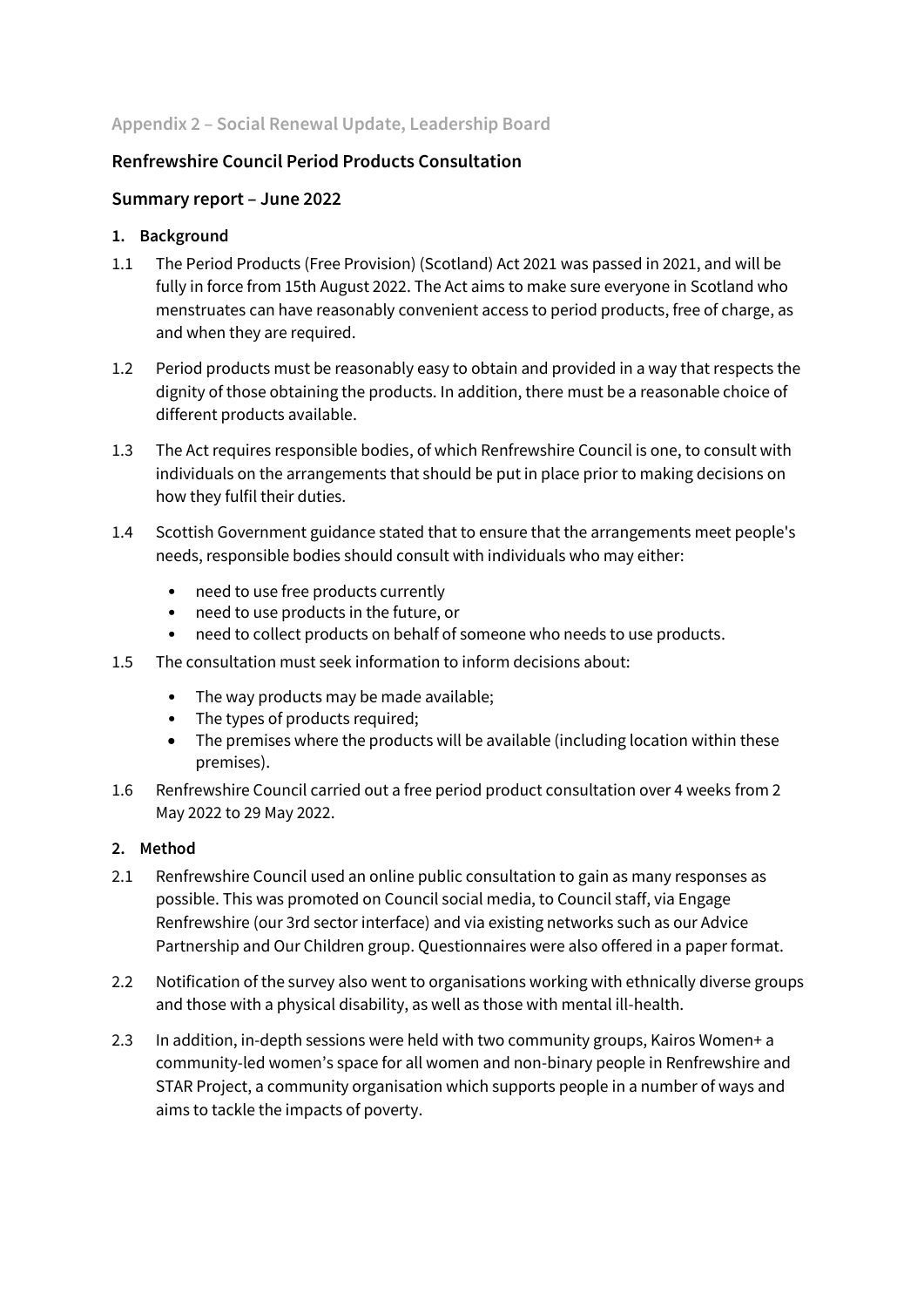#### **3. Questions**

- 3.1 We asked questions about:
	- Existing provision (online and in community settings) and how well that works
	- Who was/would be accessing products and how
	- What products people wanted to see
	- Where they should be sited what buildings/organisations and where within those buildings
	- Potential levels of usage, ie. will use free products/won't use free products/will use sometimes
	- What the barriers would be to using free products

#### **4. Results**

4.1 **424** Responses were received to the online survey.

#### **Current Service**

- 4.2 The majority of people were unaware of the current Council service, with **244** unaware and **179** aware. Of those who were aware, only 60 had used the service.
- 4.3 Of those 60, the products used were split. Most had used pads (**50**), with tampons at **30** and period pants at **25**. Less used were menstrual cups at **9,** and reusable pads had been used by **14**. Most people (**49**) had obtained the products for use themselves with **30** accessing them for others.
- 4.4 An even split had used the online ordering and picking up in a building at **31** each. **1** had accessed products by another means. Only **7** of the respondents found the products not easy to access either physically or online, with most (**74**) finding them easy to access.

#### **Locations**

- 4.5 The venue named most be respondents where products should be sited was GP Surgeries and Health Centres, with **89** suggesting this. **76** agreed products should be in OneRen venues, such as Town halls and Sports Centres and Online was third most popular with **72** agreeing that this service was a useful way to get products. **50** chose libraries.
- 4.6 When asked where within physical locations products should be sited, the overwhelming majority (**257**) stated in toilets where it is discreet. Some comments made reference to products only being available in female and disabled toilets, however as products are available to all who menstruate as well as those who will pick them up for others, where products are placed in toilets, it should be all toilets for ease of access. **95** respondents wanted the products to be in open areas, clearly visible or display stands.

#### **Usage**

4.7 When it came to usage, **382** respondents stated that the Council supply would be their main source of period products. This was split between online and picking up from a venue, with **249** respondents stating online ordering would be their main source and **133** stating a venue would be where they would access products. **148** will only pick up for emergencies if they are near a venue that holds products and **63** will pick up products if they happen to be in a venue that has them. **69** do not intend to use the products at all.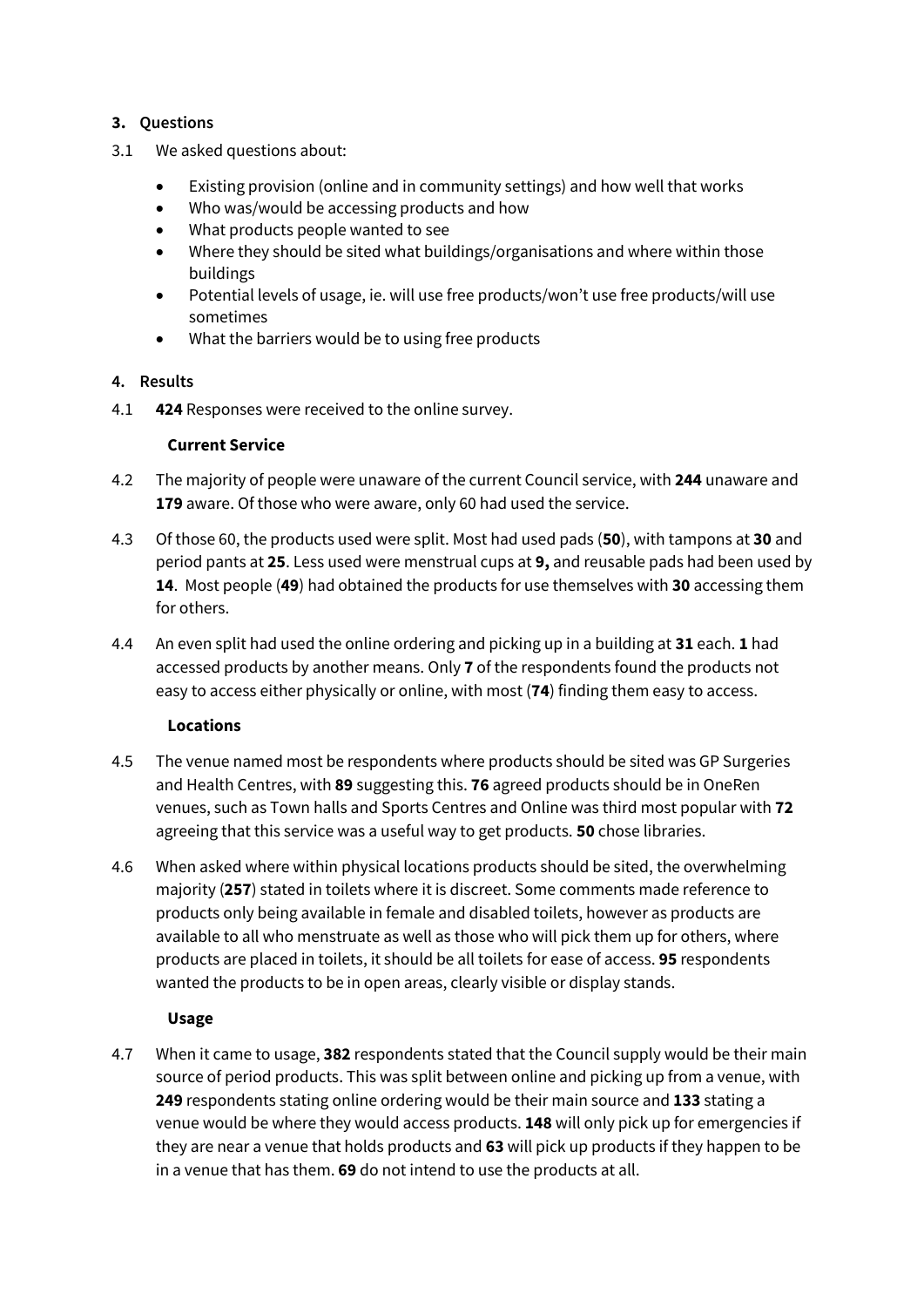#### **Barriers to usage**

4.8 The biggest barrier identified to accessing products was not knowing where to find them (**275**), with not sure how much they can take being second (**191**). Not being clear whether products were free to take would be a barrier to **177** and **132** stated embarrassment would be a barrier. **18** didn't have access to online ordering, while a cultural or language barrier was identified as an issue for **8**.

#### **Products people would like to see**

4.9 When it came to products, a range of products was popular with single use pads being the product most people would like to see available, and would use at **176**. **135** would like to see and use tampons and panty liners. When it came to reusables, although not quite as popular, a significant number of respondents wanted to see these available. **110** wanted to see and would use period pants, **75** reusable pads and **60** menstrual cups.

#### **App**

4.10 The majority of respondents stated they would find it beneficial to locate venues offering free products via an app by using GPS or a postcode. **373** thought it would be useful as opposed to **51** who wouldn't.

#### **5. Who completed the survey**

5.1 The survey reached a wide demographic. Most of those who completed it were users of period products (**345**), with **209** also being parents. Respondents also comprised those with a disability or long term health condition, carers, care experienced and people who are transgender, non-binary or intersex. **95** of those who completed the survey had low incomes, **10** lived in rural areas, while **2** experience cultural/language barriers. **154** of those who responded would pick up products for others.

#### **6. General Comments**

- 6.1 General Comments were also collected. These fell into 5 main areas
	- Stigma
	- Locations
	- Products
	- Marketing
	- Comments on online service

#### **Stigma**

- 6.2 Stigma was raised as an issue for many, with general comments such as 'It's vital that stigma is reduced' and 'Normalising the way people access period products is a great thing. It should be recognised as a normal, healthy body function that no-one need be embarrassed about.'
- 6.3 Stigma around obtaining products was also mentioned, with respondents who mentioned stigma generally being in favour of online ordering as well as discretion in being able to obtain products – like within bathrooms. This was thought especially important for young people.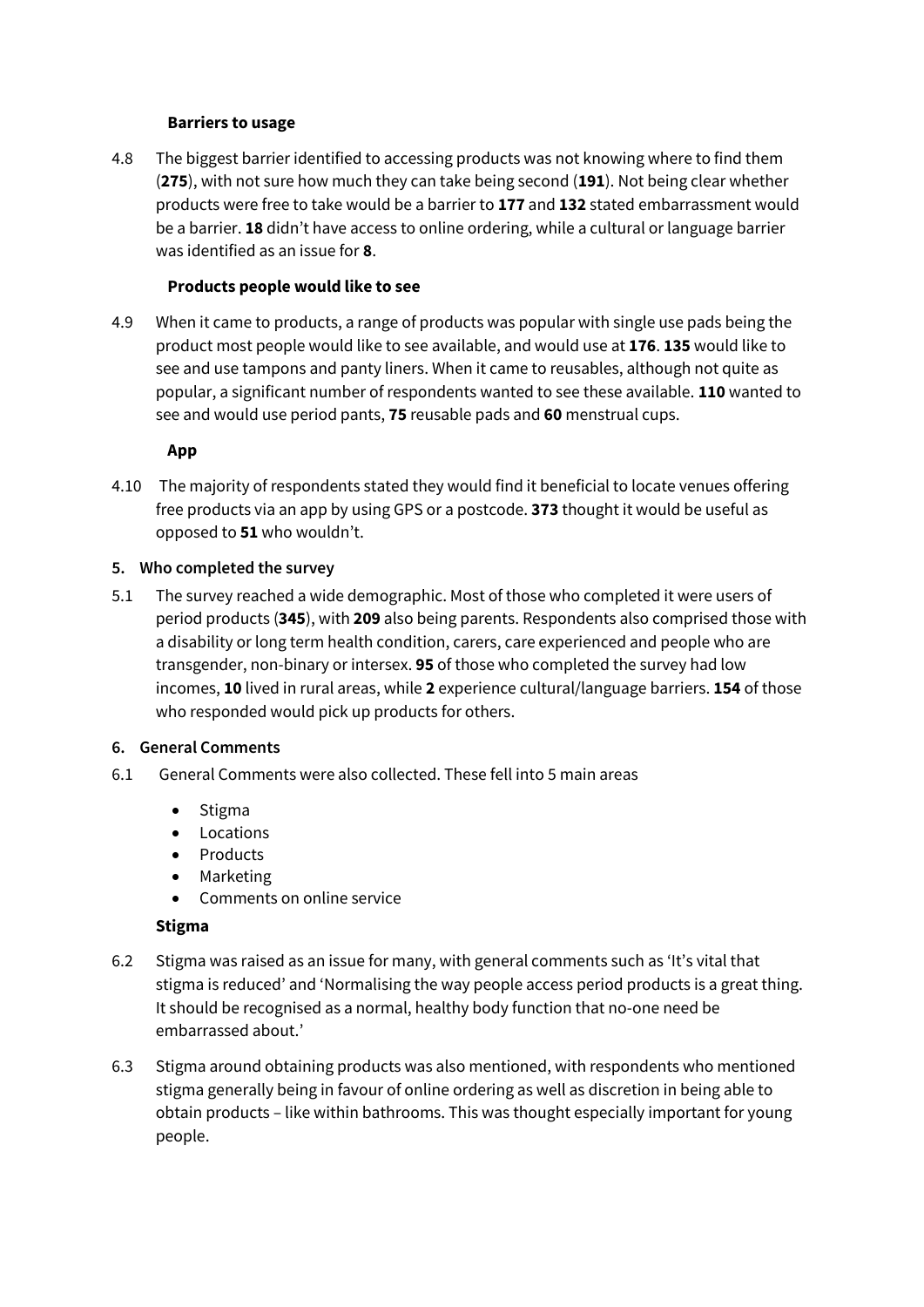6.4 In addition, when speaking to the groups STAR Project and Kairos, the issue of stigma, especially amongst young people was raised as a barrier to accessing products. It was agreed that speaking about periods should be normalised, however there is a way to go yet until people feel able to be open about periods and able to request products. The consultation results and in-depth conversations both highlighted the need for products to be easy to access without asking and for privacy, should be available in all toilets, male, female, non-gendered and disabled to allow discreet use as well as, where space allows, or in places without public toilets, easily accessible.

#### **Locations**

- 6.5 An online ordering service was welcome, especially for those who work or have health issues, and may not be able to visit venues where products are currently held. For example, one respondent stated they have 'severe anxiety and don't really go out unless I must go to appointments, I would only be able to use this service if it was available online'.
- 6.5 Other suggestions of places to hold products were made, such as GPs and pharmacies and all Council offices. Shops and shopping centres were mentioned as fitting in with working hours and being a place where most people go. 'The only place I go to regularly where I could pick them up is supermarkets/shops.'
- 6.7 At the discussion with Kairos, suggestion was made to have the products in the Sandyford Clinic also, while at STAR project, churches were also thought to be a useful venue.

#### **Products**

- 6.8 In general a mix of products was welcomed, with reusables, especially period pants being described as 'awesome' and others asking for a variety of different pads and panty liners to be available for different flows. This came across in conversations at STAR too, where good quality products for those with heavy menstrual bleeds were particularly requested.
- 6.9 Size of packs available from venues was also mentioned, with respondents stating that rather than single products or small boxes being available, packs should be available for taking home.
- 6.10 Reusables, while generally welcomed, were not a product that suits everyone. Feedback from Renfrewshire Foodbank was that clients did not want these, as they couldn't wash them effectively. Low-income clients and others where discretion is vital may prefer single use items.

#### **Marketing**

6.11 The importance of good marketing was highlighted, with suggestions such as 'make sure there are signs up on the front of the venue to make it clear that the products are available inside…' and signs with the products stating "these are FREE please take as many as you need" being helpful. An app to show where products are available was thought useful, and in the session held at Kairos, stickers with a QR code, showing where products were available to be distributed all over Renfrewshire – cafes, bars etc. was discussed as being really beneficial to spread the word.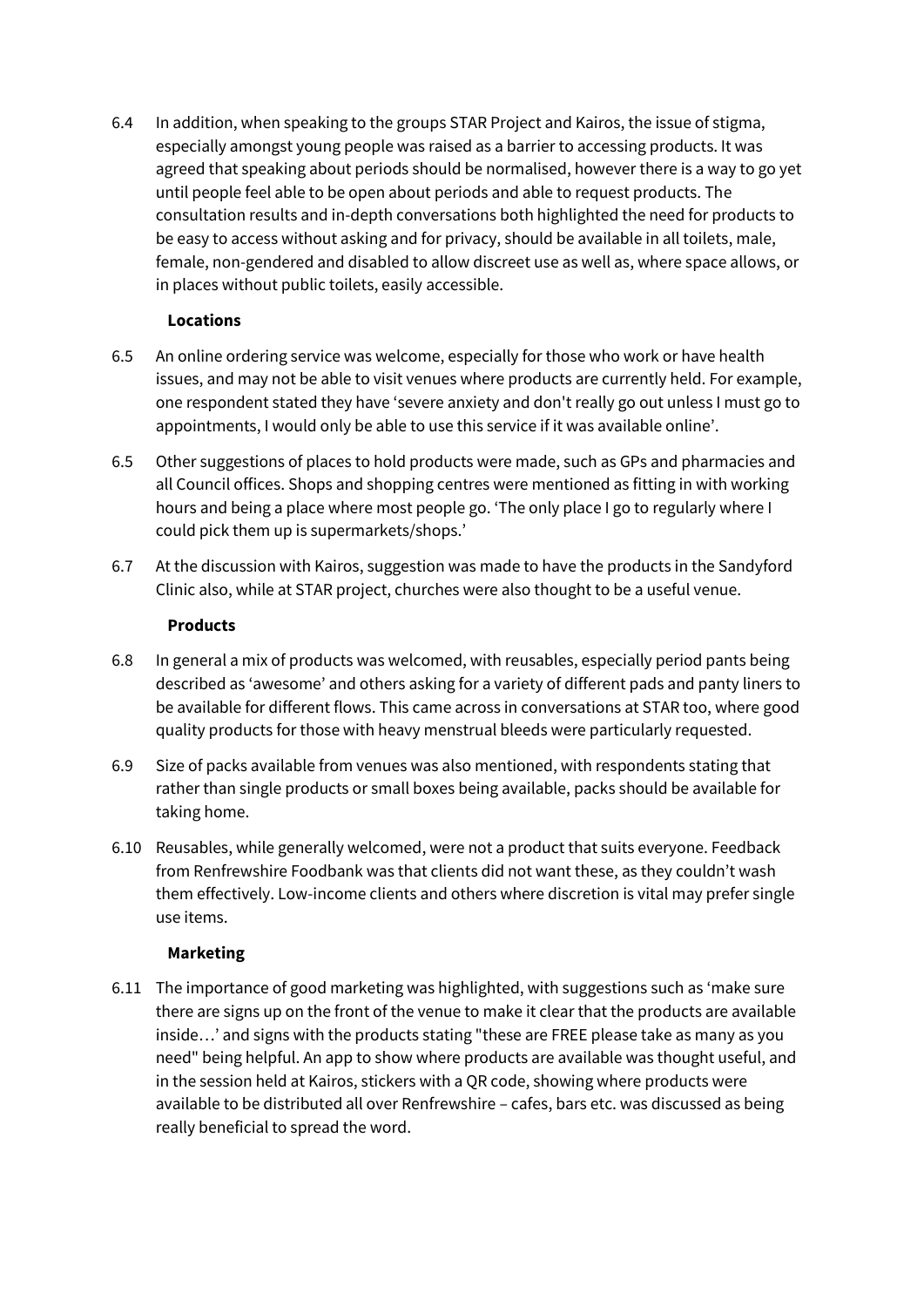- 6.12 It was suggested that front facing Council Services, especially dealing with those in crisis, such as Scottish Welfare Fund, should ask clients if they would like information about where to access free period products.
- 6.13 In addition, Kairos service users considered stalls at local events, such as Winterfest were an excellent place to both give out products and spread the word about the free service.

#### **Online Service**

6.14 The current online service was thought discrete and easy to use, however mention was made of the delays in products arriving. This was a particular problem last year when the Suez Canal was blocked and products couldn't reach the UK. Many people thought that online had to be a vital part of any service 'Online service … must be offered alongside in person pickup.'

#### **7. Statement**

7.1 The results of this consultation will inform Renfrewshire Council's Statement of Community-Based Provision for the Period Products (Free Provision) (Scotland) Act 2021.

## **Appendix A – Copy of Period Product Consultation**

Period Product consultation

New legislation is being introduced to make free period products widely available in Scotland. This means everyone in Scotland who menstruates should have reasonably convenient access to period products, free of charge, as and when they are required.

Councils will have to make sure that free period products are available for people.

We are looking for your views on where and how these products should be made available in Renfrewshire and what types of products we should offer.

This consultation is for anyone who uses period products, will use them in future or will pick them up for family or friends.

Please give us your views below. This consultation will end on May 29th, 2022, at 11:45pm.

By taking part in this short survey, you will help us to ensure that we are providing the best choice of products in the best possible way. This should take approximately five to ten minutes to complete.

If you would like to contact us in an alternative way, please contact [communityplanning@renfrewshire.gov.uk](mailto:communityplanning@renfrewshire.gov.uk)

1. Are you aware of our current community provision of free period products in Renfrewshire?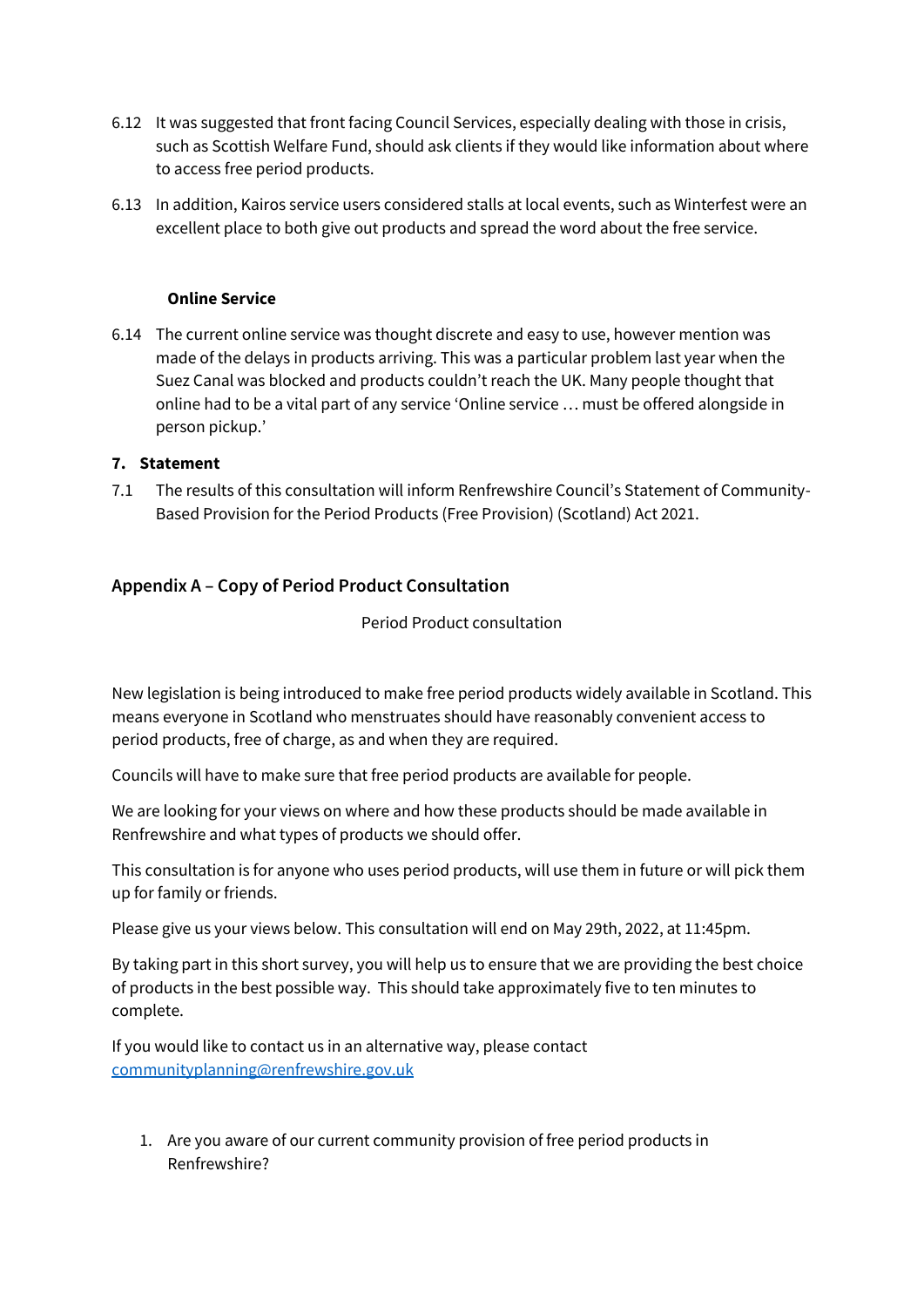- 2. Have you used this service?
- 3. Please tell us more about how you accessed these free period products. (Please tick all that apply)
	- o *Online ordering*
	- o *Telephone ordering*
	- o *Renfrewshire House*
	- o *Library*
	- o *Town Hall, Sports centre or other One Ren (Renfrewshire Leisure venue)*
	- o *Pantry or community food group*
	- o *Foodbank*
	- o *Other community setting (RAMH REStore/Remode/Home-Start etc)*
	- o *Early Learning Centre/ nursery*
- 4. What free period products have you accessed? (Please tick all that apply)
	- o *Pads*
	- o *Tampons*
	- o *Reusable menstrual cups*
	- o *Period pants*
	- o *Reusable pads*
	- o *other*
- 5. Who did you access products for? (Please tick all that apply)
	- o *Myself*
	- o *Family member/ friend*
	- o *other*
- 6. How did you access products? (Please tick all that apply)
	- o *Online*
	- o *In a building*
	- o *By telephone*
- 7. How easy were the products to access in a building?
	- o *Not easy to access*
	- o *Had to ask, not clearly signposted or easy to access*
	- o *Had to ask, but easy to access*
	- o *Easy to find, easy to access*
- 8. If there was difficulty accessing, please tell us what that was? (If you got products that way)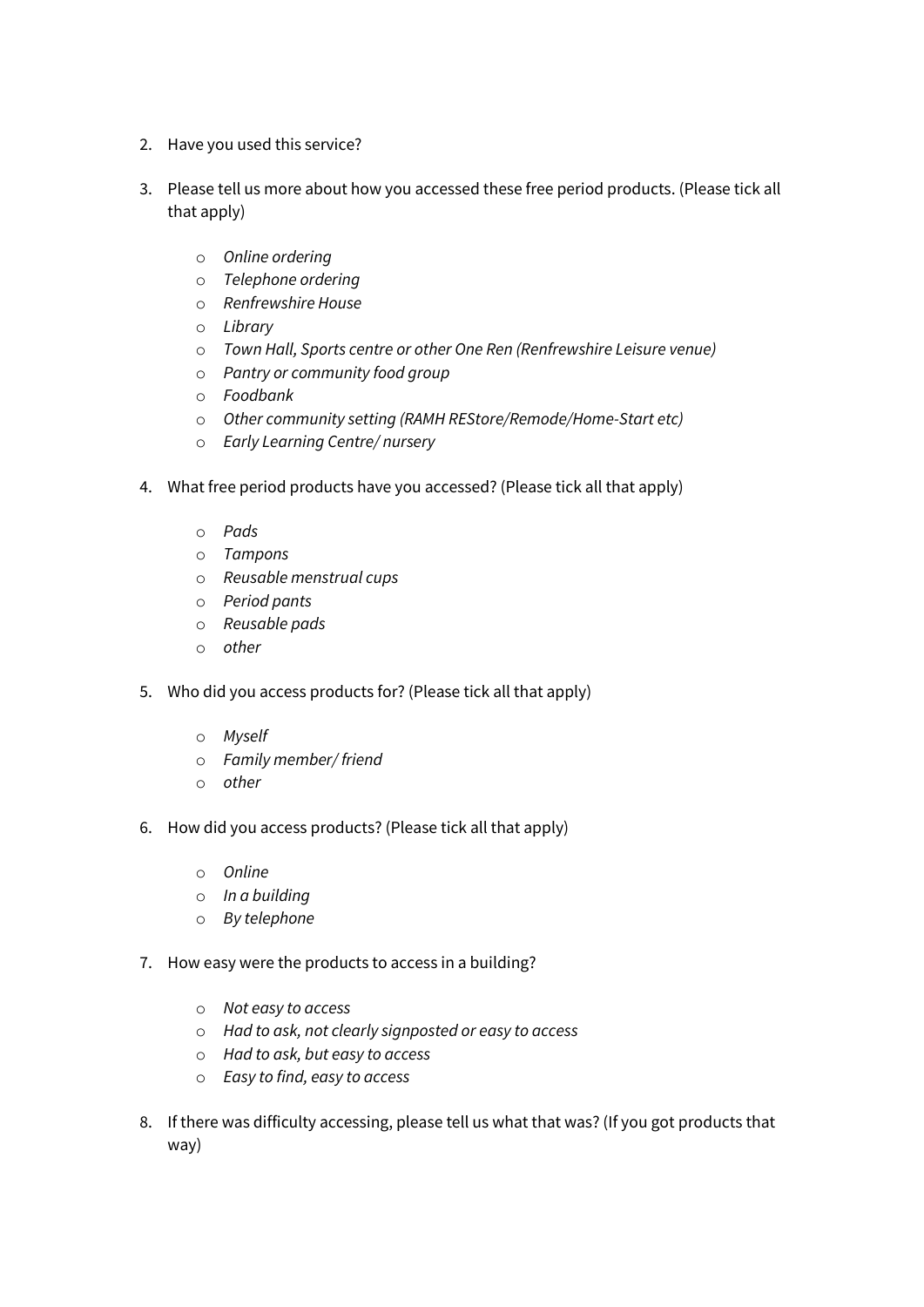- 9. How easy were these products to order online?
	- o *Not easy to order*
	- o *Had some difficulty ordering*
	- o *Easy to order*
- 10. If there was difficulty ordering, please tell us what that was? (If you got products that way).
- 11. Do you feel that the service you used is dignified and meets your need for discretion?
	- o *Service is dignified and discreet*
	- o *It is somewhat dignified and discreet*
	- o *It isn't dignified and discreet*
- 12. If the service is not dignified and discreet, please tell us what could be done to improve it.
- 13. What free period products would you like to see available, and which would you/your family/friends make use of? (Please select one answer for each product) Like to see/ Will use/ Both/ Neither
	- o *Period pads*
	- o *Tampons*
	- o *Period pants*
	- o *Reusable menstrual cups*
	- o *Reusable pads*
	- o *Pantyliners*
- 14. Where do you think would be the best place to access free products? (Please tick all that apply)
	- o *Council building*
	- o *Town Hall, Sports centre or other One Ren (Renfrewshire Leisure venue)*
	- o *Library*
	- o *Doctors/health centre*
	- o *Foodbank*
	- o *Pantry/Community food group*
	- o *Local community group*
	- o *Online ordering postal service*
- 15. Do you think that having products in the locations from Q14 is enough? If not, where would you have them? (Are there any areas missing?) (Any venues missing?)
- 16. Where in the above venues would you most like to see free period products?
	- o *In reception areas even if they are visible to others*
	- o *In toilets where it is discreet (including male, female, and disabled toilets)*